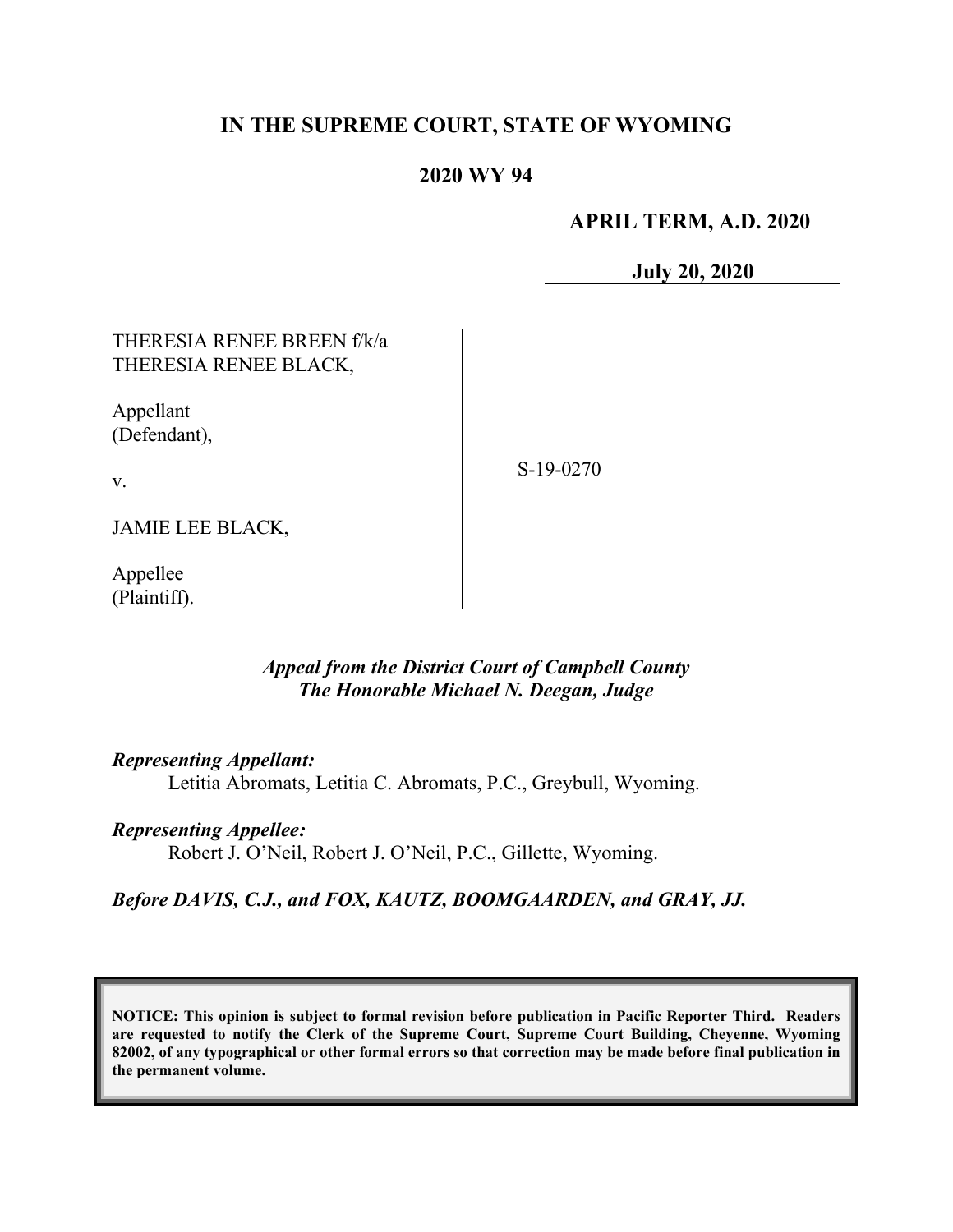### **GRAY, Justice.**

[¶1] Theresia Renee Breen (Mother), formerly Theresia Black, challenges the district court's order holding her in contempt for mishandling accounts held for the parties' children and for failing to pay her share of the children's medical expenses. She also challenges the district court's award of attorney's fees to Jamie Lee Black (Father) and the denial of her W.R.C.P. 11 (Rule 11) motion for sanctions. We reverse in part and affirm in part.

### *ISSUES*

[¶2] Mother raises five issues which we restate as four:

- 1. Did the district court abuse its discretion when it held Mother in contempt of court for mishandling one child's brokerage account and for failing to provide quarterly statements for four college accounts held for the children?
- 2. Did the district court err in holding Mother in contempt of court for failure to pay her share of the children's medical bills?
- 3. Did the district court err in awarding attorney's fees to Father?
- 4. Did the district court err in denying Mother's request for Rule 11 sanctions?

## *FACTS*

[¶3] The parties divorced in 2008. The 2008 Amended Judgment and Decree of Divorce (2008 Decree) awarded primary custody of the parties' four daughters to Mother. Relevant to this appeal, the decree addressed five accounts held for the benefit of the children—one brokerage account in the name of the parties' daughter, A.T.B., and four college accounts, one for each child. The 2008 Decree provided that Mother *should* maintain the brokerage account held in the name of A.T.B. and the four college accounts. It also stated that Mother *should* provide Father with quarterly statements for each of the five accounts. The 2008 Decree valued A.T.B.'s brokerage account at  $$1,500<sup>1</sup>$  $$1,500<sup>1</sup>$  $$1,500<sup>1</sup>$  and the

<span id="page-1-0"></span><sup>&</sup>lt;sup>1</sup> Testimony and evidence were presented at the 2019 show cause hearing alleging—contrary to the 2008 Decree, where the account was listed valued at \$1500—that the account had a value of between \$600 and \$615.96.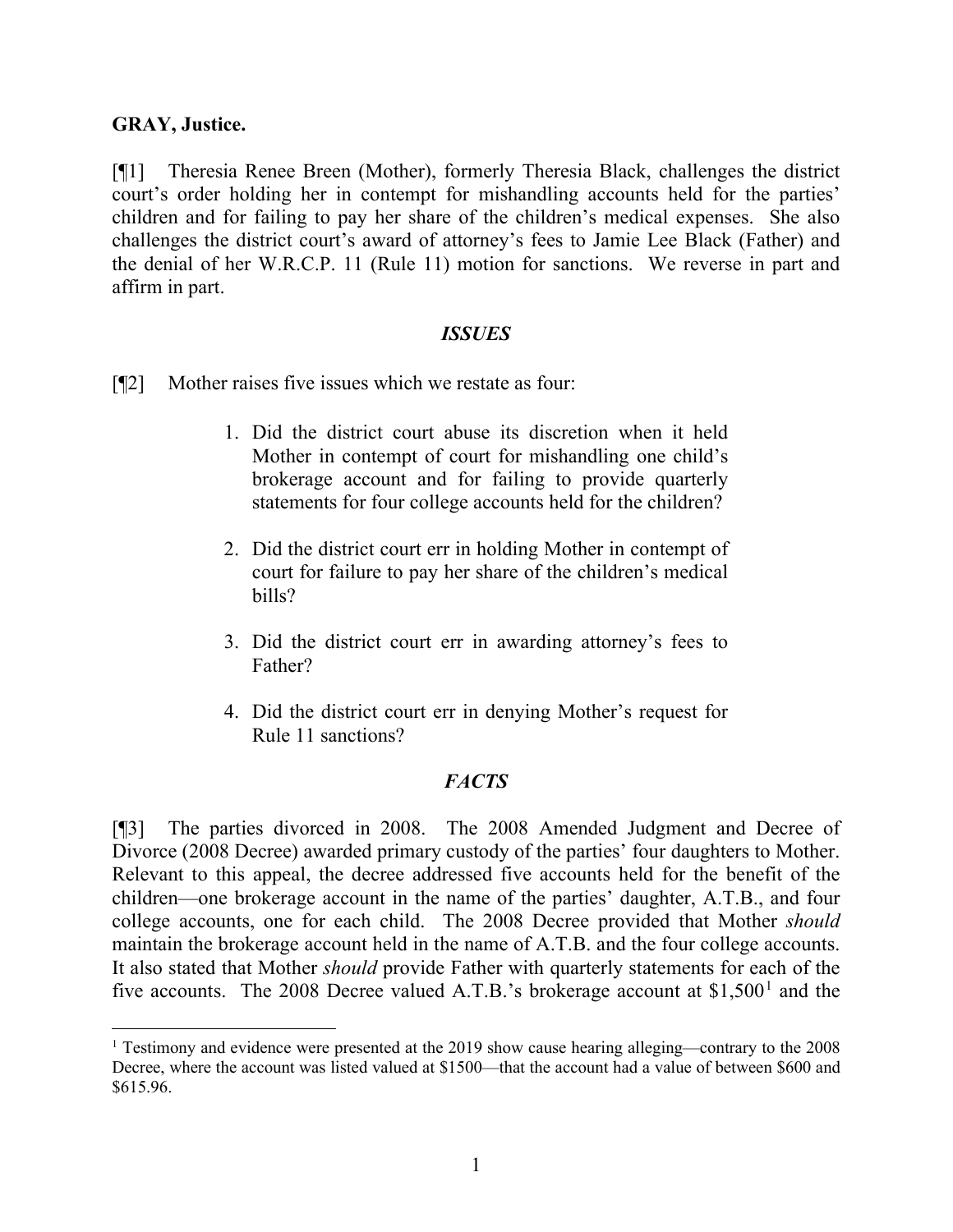four college accounts combined at \$5,366. Father was required to provide health care coverage for the children, and the parties were to share equally any uncovered medical expenses.

[¶4] In December 2012, the district court entered an Order Changing Custody, Order for Child Support, and Order as to Other Related Matters (2012 Order). Primary custody of the children transferred to Father. His obligation to provide health care coverage continued as did the parties' obligation to share the uncovered medical costs equally. The provisions controlling the brokerage and college accounts were not modified.

[¶5] In 2014, the district court held Mother in contempt for failing to pay her share of uncovered medical expenses. The court also ordered Father to confirm his out-of-pocket medical expenses by providing Mother the Explanation of Benefits (EOB)<sup>[2](#page-2-0)</sup> associated with any claim for reimbursement. After the 2014 order, if Father did not submit an EOB within six months of sending a claim for reimbursement, he forfeited his right to reimbursement. Mother challenged the 2014 contempt order on appeal. This Court upheld the contempt finding but reversed the judgment and remanded for recalculation of the amount owed to Father. *Breen v. Black*, 2015 WY 96, 353 P.3d 725 (Wyo. 2015).

[¶6] The controversy at issue here began in April 2019. Father filed a motion to show cause why Mother should not be held in contempt for failing to comply with the 2008 Decree and the 2012 Order. Father claimed Mother cashed out A.T.B.'s brokerage account, did not provide quarterly statements for any of the five accounts, and again failed to pay her share of uncovered medical expenses. Mother denied these allegations. She asserted she had reimbursed A.T.B., pursuant to a settlement agreement with Father, fully resolving the claim regarding the brokerage account. She contended that at Father's request in November 2018, she had provided statements for all five accounts from 2005 or 2006 through the date of the request, and she continued to provide the quarterly statements. She also maintained she had paid her share of uncovered medical expenses. Mother sought Rule 11 sanctions against Father.

[¶7] After a show cause hearing on September 19, 2019, the district court entered an order holding Mother in civil contempt  $(2019 \text{ Order})^3$  $(2019 \text{ Order})^3$  for depleting A.T.B.'s brokerage

<span id="page-2-0"></span><sup>&</sup>lt;sup>2</sup> An EOB is a statement from a health insurance plan describing what costs it will cover for medical care or products received. The EOB is generated when a provider submits a claim for the services received. The insurance company sends EOBs to help make clear: (1) The cost of the care received; (2) Any money saved by visiting in-network providers; and (3) Any out-of-pocket medical expenses that will be the responsibility of the policy holder. Cigna, Understanding Your Explanation of Benefits (EOB), https://www.cigna.com/individuals-families/understanding-insurance/explanation-of-benefits (last visited July 15, 2020).

<span id="page-2-1"></span><sup>&</sup>lt;sup>3</sup> The 2019 Order was titled, Order Finding Defendant in Civil Contempt and Setting Conditions by Which Defendant Can Purge Herself of Contempt, Judgment for Uncovered Health Care Costs of Minor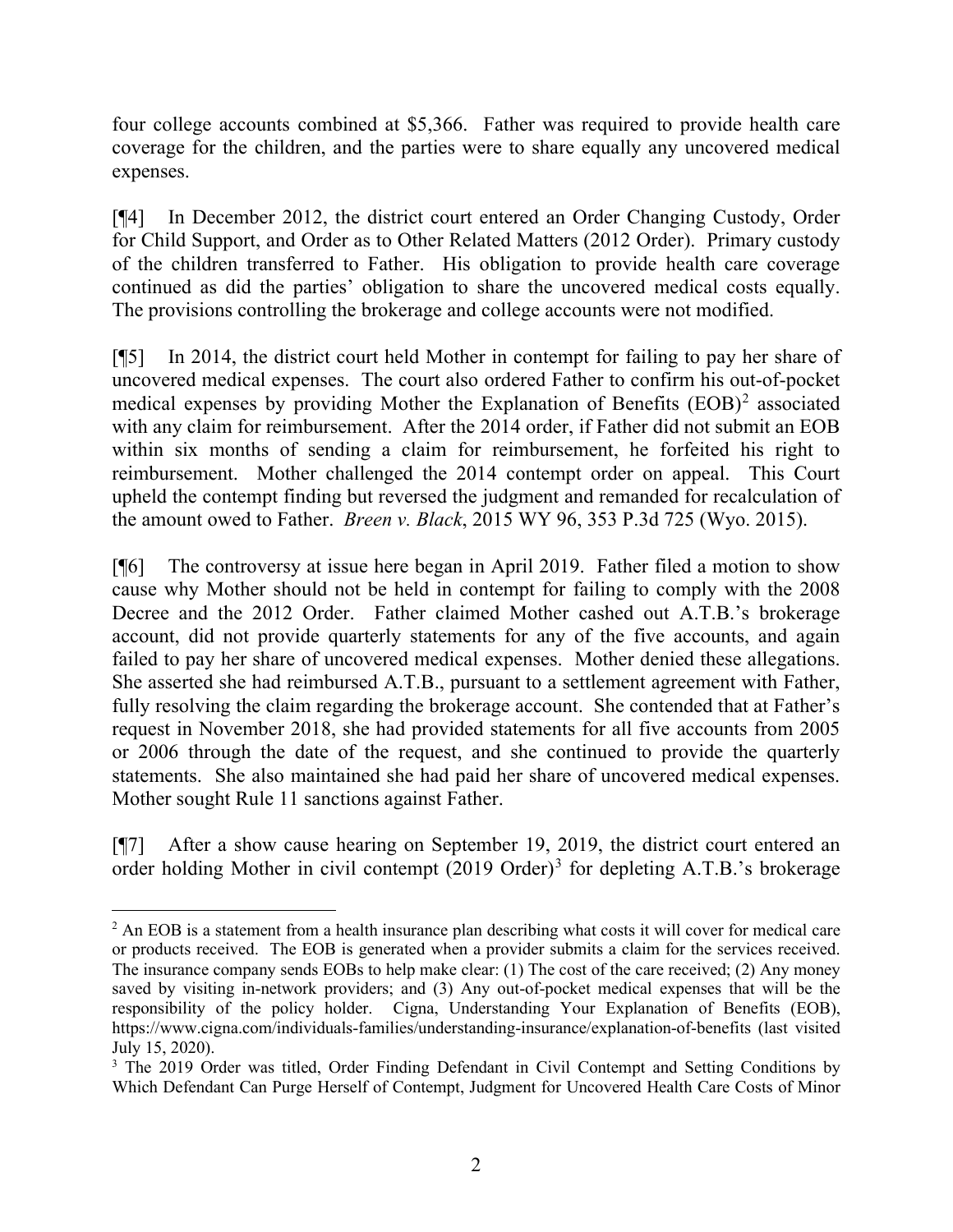account, for failing to provide quarterly reports for the brokerage account and the college accounts, and for failure to pay her share of uncovered medical expenses. The district court entered a judgment for Mother's share of the uncovered medical expenses in the amount of \$7,164.90 but allowed Mother the opportunity to submit proof of previous payment to receive credit against the judgment. Mother was ordered to make monthly payments of at least \$500, and if the judgment was paid in nine months, no interest would accrue. Mother's motion for Rule 11 sanctions was denied. By a later order, the district court awarded Father \$3,235 in attorney's fees and \$97.47 in costs. Mother timely appealed.

#### *STANDARD OF REVIEW*

[¶8] "District courts have both inherent and statutory authority to enforce their orders in domestic and other cases through contempt sanctions." *Walker v. Walker*, 2013 WY 132, ¶ 39, 311 P.3d 170, 178 (Wyo. 2013); *Stephens v. Lavitt*, 2010 WY 129, ¶¶ 18–19, 239 P.3d 634, 639 (Wyo. 2010); Wyo. Stat. Ann. § 20-2-204(b). This Court does not interfere with an order holding a party in civil contempt of court in a domestic relations case "absent a serious procedural error, a violation of a principle of law, or a clear and grave abuse of discretion." *Roberts v. Locke*, 2013 WY 73, ¶ 14, 304 P.3d 116, 120 (Wyo. 2013). *See also Munoz v. Munoz*, 2002 WY 4, ¶ 6, 39 P.3d 390, 392 (Wyo. 2002); *Olsen v. Olsen*, 2013 WY 115, ¶ 33, 310 P.3d 888, 896 (Wyo. 2013). In reviewing the exercise of a district court's broad discretion under its contempt powers, we must determine whether the court reasonably could have concluded as it did. *Roberts*, ¶ 14, 304 P.3d at 120.

[ $[$ [9] Wyo. Stat. Ann. § 20-2-20[4](#page-3-0)(b)<sup>4</sup> specifically provides the district court authority to "award attorney's fees, costs and any other relief as the court may deem necessary under the circumstances" if it finds that the parent is in contempt of court. *See Shindell v. Shindell*, 2014 WY 51, ¶ 28, 322 P.3d 1270, 1278 (Wyo. 2014). We review the final

Wyo. Stat. Ann. § 20-2-204(a)–(b) (LexisNexis 2019).

<span id="page-3-0"></span>Children, Order Denying Rule 11 Motion for Sanctions, and Order as to Other Related Matters. <sup>4</sup> **§ 20-2-204. Enforcement and modification.** (a) Either parent may petition to enforce or modify any court order regarding custody and visitation. (b) A court having jurisdiction under W.S. 20-2-203 may, upon

appropriate motion of a party, require a parent to appear before the court and show just cause why the parent should not be held in contempt, upon a showing that the parent has willfully violated an order concerning the care, custody and visitation of the children. In order to enforce and require future compliance with an order the court may find that the parent is in contempt of court, award attorney's fees, costs and any other relief as the court may deem necessary under the circumstances to the party aggrieved by the violation of an order.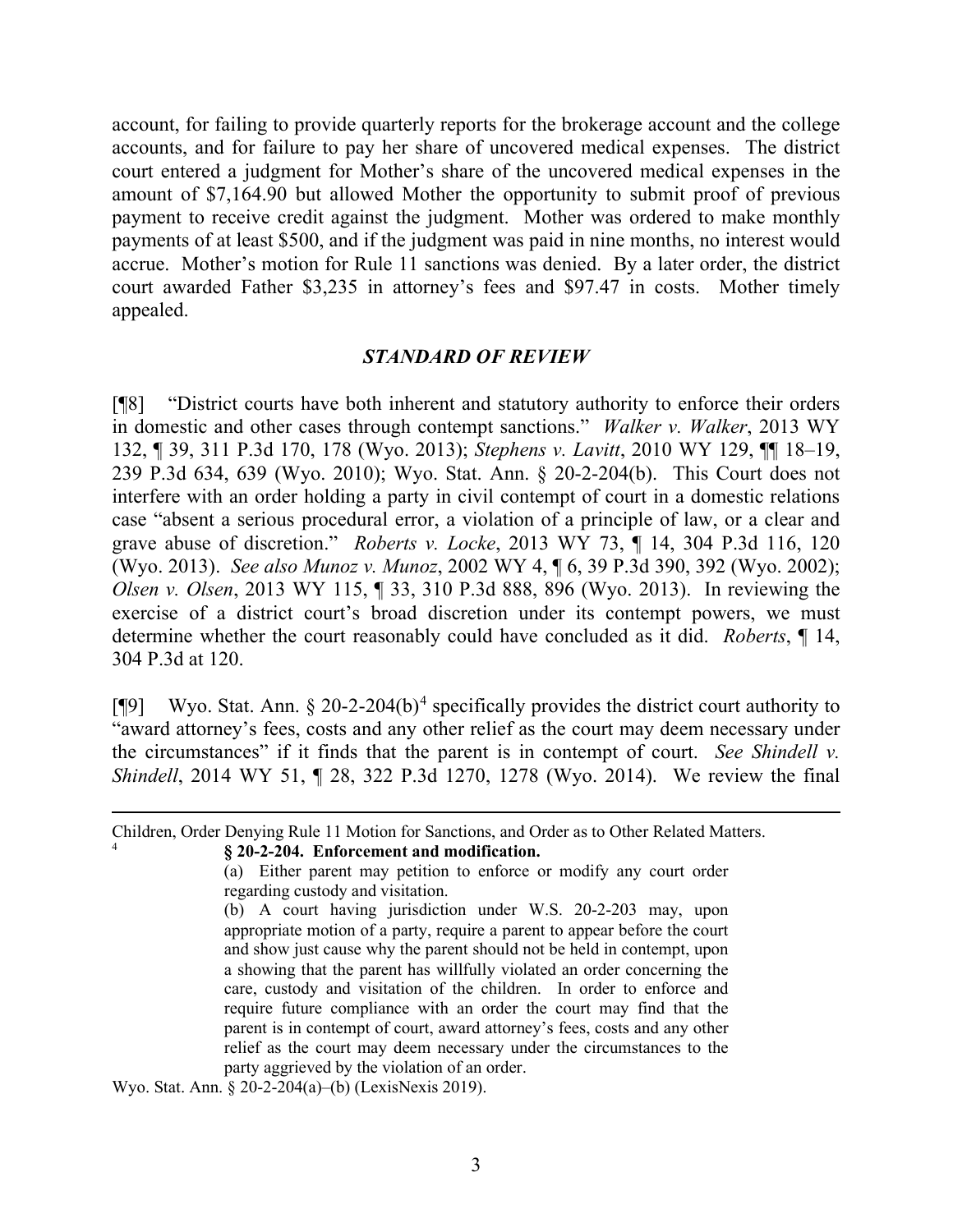attorney fee award for abuse of discretion. *Mueller v. Zimmer*, [2007 WY 195, ¶ 11, 173](https://1.next.westlaw.com/Link/Document/FullText?findType=Y&serNum=2014321020&pubNum=0004645&originatingDoc=I2fe7a4985ae811e4b86bd602cb8781fa&refType=RP&fi=co_pp_sp_4645_364&originationContext=document&transitionType=DocumentItem&contextData=(sc.Search)#co_pp_sp_4645_364)  [P.3d 361, 364 \(Wyo.](https://1.next.westlaw.com/Link/Document/FullText?findType=Y&serNum=2014321020&pubNum=0004645&originatingDoc=I2fe7a4985ae811e4b86bd602cb8781fa&refType=RP&fi=co_pp_sp_4645_364&originationContext=document&transitionType=DocumentItem&contextData=(sc.Search)#co_pp_sp_4645_364) 2007); *Evans v. Moyer*, 2012 WY [111, ¶ 37, 282 P.3d 1203, 1214](https://1.next.westlaw.com/Link/Document/FullText?findType=Y&serNum=2028412729&pubNum=0004645&originatingDoc=I2fe7a4985ae811e4b86bd602cb8781fa&refType=RP&fi=co_pp_sp_4645_1214&originationContext=document&transitionType=DocumentItem&contextData=(sc.Search)#co_pp_sp_4645_1214)  (Wyo. [2012\).](https://1.next.westlaw.com/Link/Document/FullText?findType=Y&serNum=2028412729&pubNum=0004645&originatingDoc=I2fe7a4985ae811e4b86bd602cb8781fa&refType=RP&fi=co_pp_sp_4645_1214&originationContext=document&transitionType=DocumentItem&contextData=(sc.Search)#co_pp_sp_4645_1214)

## *DISCUSSION*

# *I. Did the district court abuse its discretion when it held Mother in contempt of court for mishandling one child's brokerage account and for failing to provide quarterly statements for four college accounts held for the children?*

[¶10] Mother contends that the district court erred in finding her in contempt for liquidating A.T.B.'s brokerage account because she paid A.T.B. \$1000 in full compliance with a settlement agreement before the show cause motion was filed. She argues the purpose of civil contempt is to coerce a party to comply with a court order and that no coercive purpose was served when the money had been previously reimbursed. Mother similarly argues the district court erred in finding her in contempt for failing to provide Father quarterly statements for the five accounts. Mother provided Father all required quarterly statements when he requested them in November 2018, and she continued to submit quarterly reports thereafter. Mother also asserts the divorce decree did not *require* quarterly statements but used only "precatory" language—Mother *should* provide quarterly statements. As a result, she claimed the divorce decree was not clear, specific, and unambiguous, as required for a contempt finding. Mother's compliance with the 2008 Decree prior to the filing of the motion to show cause is dispositive, and we do not address her claim on the precatory language.

[¶11] To establish civil contempt, the plaintiff must show by clear and convincing evidence that: 1) there was an effective court order requiring certain conduct by the alleged contemnor; 2) the contemnor had knowledge of the order; and 3) the alleged contemnor *willfully* disobeyed the order. *Kleinpeter v. Kleinpeter*, 2017 WY 76, ¶¶ 10– 11, 397 P.3d 189, 193 (Wyo. 2017); *JLK v. MAB*, 2016 WY 73, ¶ 20–21, 375 P.3d 1108, 1113 (Wyo. 2016); *Bullock v. Bullock*, 2014 WY 131, ¶ 17, 336 P.3d 136, 141 (Wyo. 2014); *Meckem v. Carter*, 2014 WY 52, ¶ 20, 323 P.3d 637, 644 (Wyo. 2014). "In order to find a willful violation, the order violated must be 'clear, specific and unambiguous.'" *JLK*, ¶ 21, 375 P.3d at 1113 (quoting *Greene v. Finn*, 2007 WY 47, ¶ 14, 153 P.3d 945, 951 (Wyo. 2007)).

[¶12] A civil contempt order must be supported by clear and convincing evidence. *McAdam v. McAdam*, 2014 WY 123, ¶ 14, 335 P.3d 466, 470 (Wyo. 2014); *Shindell*, ¶ 10, 322 P.3d at 1274. "Clear and convincing evidence is evidence that would persuade a finder of fact that the truth of the contention is highly probable." *Shindell*, ¶ 10, 322 P.3d at 1274. Once the elements of contempt are proven, the burden then shifts to the person charged with contempt to show he or she was unable to comply. *Kleinpeter*, ¶ 10, 397 P.3d at 193; *JLK*, ¶ 20, 375 P.3d at 1113 (quoting *Bullock*, ¶ 17, 336 P.3d at 141).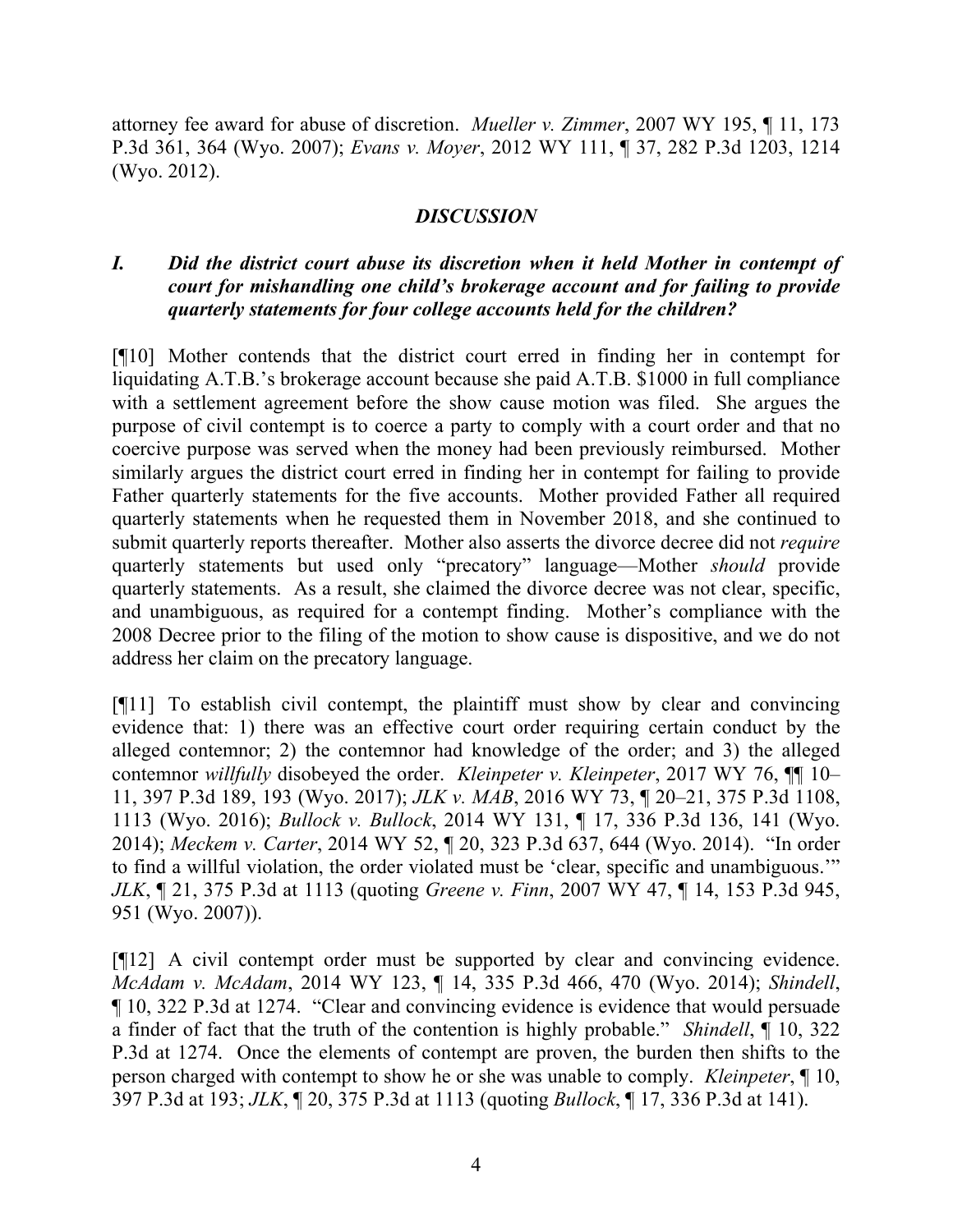[¶13] Here, the district court found:

7. That Defendant is in civil contempt of court for willfully violating the terms and conditions of the abovereferenced Amended Judgment And Decree Of Divorce by removing all of the money from the above-referenced entry entitled "[A.T.B.]'s Edward Jones Custodial Account No.  $\ldots$  .  $\ldots$  :

8. That the parties have reached an accord and satisfaction as to the money that Defendant wrongfully withdrew from the above-referenced entry entitled "[A.T.B.]'s Edward Jones Custodial Account No. . . .", so there is no longer a need for any remedy for this civil contempt of court;

[¶14] The court also found:

9. That Defendant did not provide any quarterly reports to Plaintiff on either the above-referenced entry entitled "[A.T.B.]'s Edward Jones Custodial Account No. . . ." or the above-referenced entry entitled "Children's American Funds College Accounts" until after demand for such was made upon her, through her attorney, late in the month of November, 2018;

. . .

11. That Defendant is also in civil contempt of court for violating the terms and conditions of the above-referenced Amended Judgment And Decree Of Divorce by willfully not "provid(ing) Plaintiff with quarterly reports" [of A.T.B.'s account] as required . . . ;

12. That Defendant is also in civil contempt of court for violating the terms and conditions of the above-referenced Amended Judgment And Decree Of Divorce by willfully not "provid(ing) copies of the quarterly reports to Plaintiff" [of the Children's College Accounts] as required . . . ;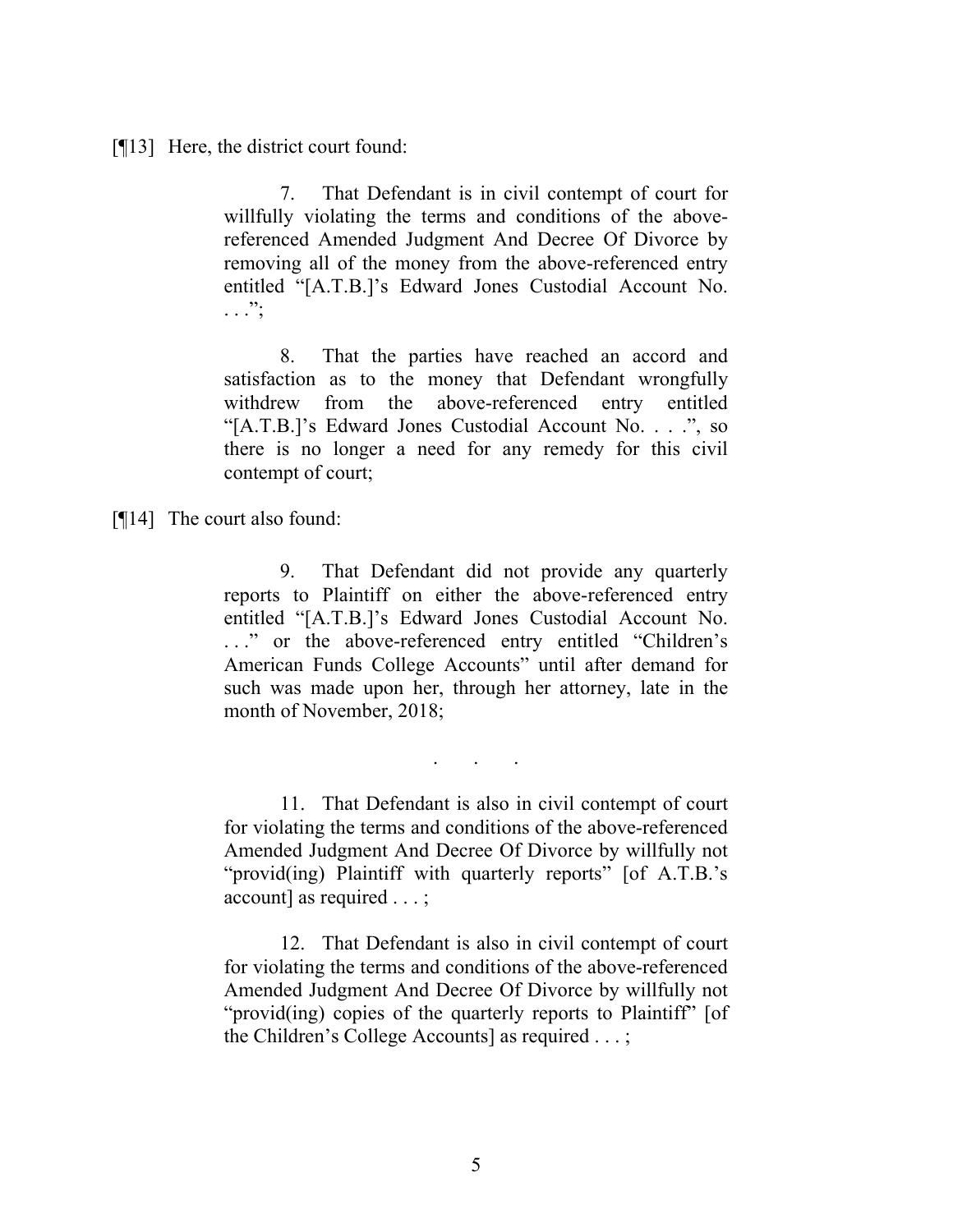[¶15] The court held Mother in civil contempt of court for depleting A.T.B.'s brokerage account and for her failure to provide quarterly statements for the brokerage account and the four college accounts. The purpose of a civil contempt is to coerce a party into complying with a prior court order. [5](#page-6-0) *In Interest of C.N.*, [816 P.2d 1282, 1285 \(Wyo.](https://1.next.westlaw.com/Link/Document/FullText?findType=Y&serNum=1991150469&pubNum=0000661&originatingDoc=I99d4bce4f53811d9b386b232635db992&refType=RP&fi=co_pp_sp_661_1285&originationContext=document&transitionType=DocumentItem&contextData=(sc.Search)#co_pp_sp_661_1285) [1991\);](https://1.next.westlaw.com/Link/Document/FullText?findType=Y&serNum=1991150469&pubNum=0000661&originatingDoc=I99d4bce4f53811d9b386b232635db992&refType=RP&fi=co_pp_sp_661_1285&originationContext=document&transitionType=DocumentItem&contextData=(sc.Search)#co_pp_sp_661_1285) *Horn v. Dist. Court, [Ninth Judicial Dist.](https://1.next.westlaw.com/Link/Document/FullText?findType=Y&serNum=1982132067&pubNum=661&originatingDoc=I99d4bce4f53811d9b386b232635db992&refType=RP&fi=co_pp_sp_661_1373&originationContext=document&transitionType=DocumentItem&contextData=(sc.Search)#co_pp_sp_661_1373)*, 647 P.2d 1368, 1373 (Wyo. 1982).

[¶16] In a civil contempt proceeding, "the contemnor carries the keys of his prison in his own pocket, and can obtain release by complying with the order of the court that sent him there." *[Meckem](https://1.next.westlaw.com/Document/I17b98b84ca9511e3a795ac035416da91/View/FullText.html?listSource=Search&navigationPath=Search%2fv1%2fresults%2fnavigation%2fi0ad7401100000171cd05fb91c50cdee1%3fNav%3dCASE%26fragmentIdentifier%3dI17b98b84ca9511e3a795ac035416da91%26parentRank%3d0%26startIndex%3d1%26contextData%3d%2528sc.Search%2529%26transitionType%3dSearchItem&list=CASE&rank=3&listPageSource=1de82576a1d2a18968e70927ad8e687a&originationContext=docHeader&contextData=(sc.Search)&transitionType=Document&needToInjectTerms=False&enableBestPortion=True&docSource=2f756666ac3a49019b30f4fb0f5e14d0)*, ¶ 19, 323 P.3d at 644 (quoting *Swain v. State*, [2009 WY 142, ¶ 13, 220](https://1.next.westlaw.com/Link/Document/FullText?findType=Y&serNum=2020444725&pubNum=0004645&originatingDoc=I17b98b84ca9511e3a795ac035416da91&refType=RP&fi=co_pp_sp_4645_508&originationContext=document&transitionType=DocumentItem&contextData=(sc.Search)#co_pp_sp_4645_508) [P.3d 504, 508 \(Wyo.](https://1.next.westlaw.com/Link/Document/FullText?findType=Y&serNum=2020444725&pubNum=0004645&originatingDoc=I17b98b84ca9511e3a795ac035416da91&refType=RP&fi=co_pp_sp_4645_508&originationContext=document&transitionType=DocumentItem&contextData=(sc.Search)#co_pp_sp_4645_508) 2009)). The contemnor's compliance is all that is sought on civil contempt. *See* 17 C.J.S. *Contempt* § 198, Westlaw [\(database updated June 2020\).](https://1.next.westlaw.com/Link/Document/FullText?findType=Y&serNum=0358989559&pubNum=0156360&originatingDoc=I17b98b84ca9511e3a795ac035416da91&refType=TS&originationContext=document&transitionType=DocumentItem&contextData=(sc.Search))

[¶17] Father filed his show cause motion on April 4, 2019. By that time, Mother had complied with the district court's orders regarding the children's accounts. On the claim of depleting A.T.B.'s brokerage account, Father conceded Mother had already paid A.T.B. \$1000 in a negotiated resolution with Father. Regarding the failure to provide quarterly statements for the five accounts, she had provided these statements following Father's request in November 2018 and continued to do so through the date of the hearing. At the time of the hearing, there were no current or ongoing violations of the 2008 Decree related to the children's accounts, only past transgressions. As the district court recognized, there was "no longer a need for [a civil contempt] remedy."[6](#page-6-1)

[¶18] The district court abused its discretion in holding Mother in contempt for violations that had been remedied before the case was filed. *See Cooper v. Cooper*, 815 N.E.2d 262, 273 (Mass. App. Ct. 2004) ("an adjudication of contempt is precluded by the judge's finding that 'the [h]usband eventually did pay the money, and has purged his contempt prior to the hearing'" (citing *Hennessey v. Sarkis*, 764 N.E.2d 873, 877–78 (Mass. App. Ct. 2002))). We reverse the district court's 2019 Order finding Mother in contempt for her actions regarding the children's accounts.

# *II. Did the district court err in holding Mother in contempt of court for failure to pay her share of the children's medical bills?*

<span id="page-6-0"></span><sup>&</sup>lt;sup>5</sup> Neither party contends this was a criminal contempt proceeding. "An indirect criminal contempt proceeding must be brought in a separate criminal proceeding from the one in which the alleged contempt occurred." *Greer v. Greer*, 2017 WY 35, ¶ 28, 391 P.3d 1127, 1134 (Wyo. 2017).

<span id="page-6-1"></span><sup>&</sup>lt;sup>6</sup> In other words, the contempt proceeding as it related to the children's accounts was moot. The doctrine of mootness considers whether a justiciable controversy remains between the parties. *Operation Save Am. v. City of Jackson*, 2012 WY 51, ¶ 21, 275 P.3d 438, 448 (Wyo. 2012). "A court should not hear a case where there has been a change in circumstances occurring either before or after a case has been filed that eliminates the controversy." *In re Guardianship of MEO*, 2006 WY 87, ¶ 27, 138 P.3d 1145, 1153 (Wyo. 2006) (quoting *Sw. Pub. Serv. Co. v. Thunder Basin Coal Co.*, 978 P.2d 1138, 1143 (Wyo. 1999)).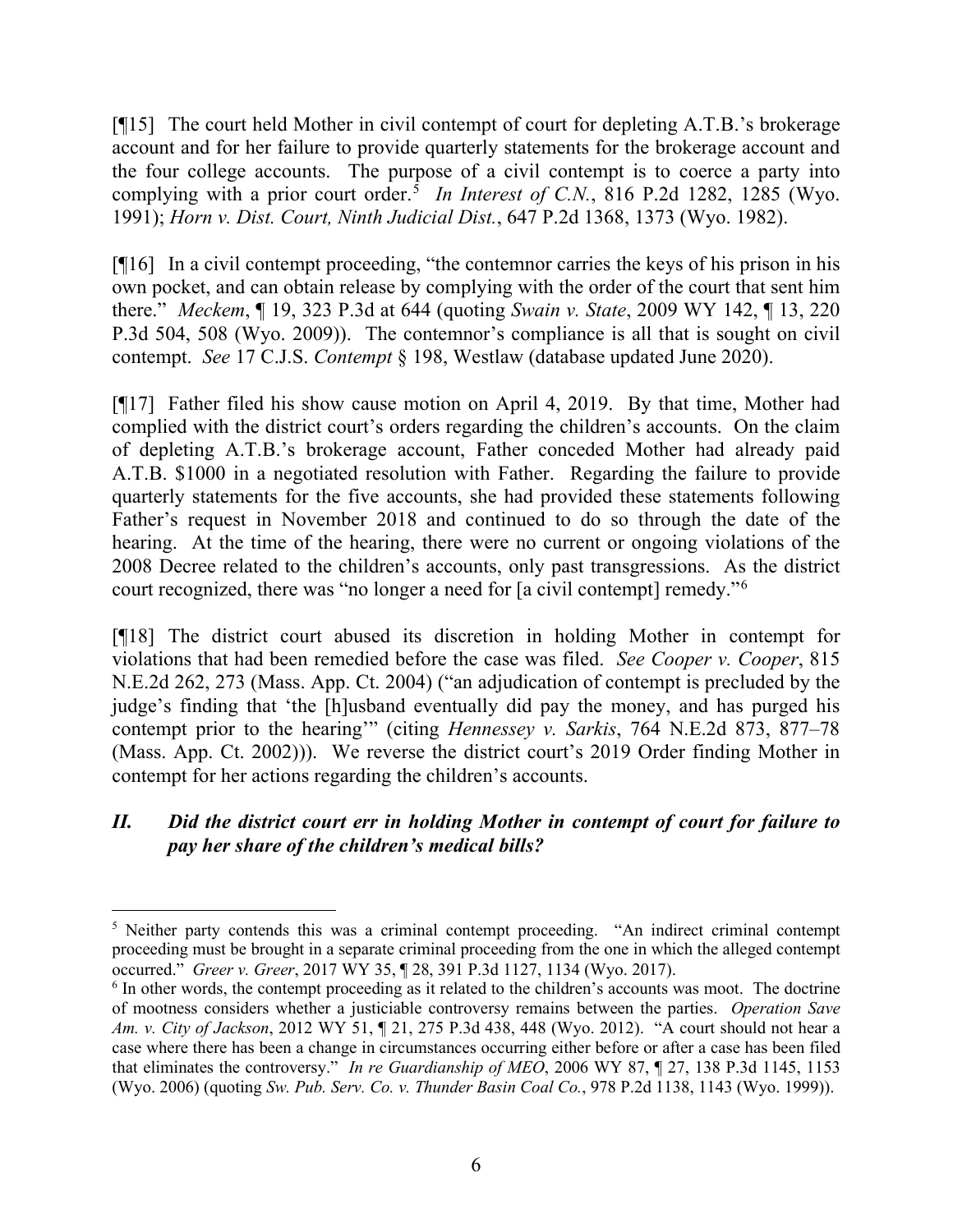[¶19] In regard to the medical expenses, Mother does not contest the first two elements of contempt—an effective order and her knowledge of its requirements. Rather, she contends that the district court erred in holding her in contempt because Father did not prove, by clear and convincing evidence, that she failed to pay. A civil contempt order must be supported by "evidence that would persuade a finder of fact that the truth of the contention is highly probable." *McAdam*, ¶ 14, 335 P.3d at 470 (citation omitted).

[¶20] Father did not testify to any facts regarding the medical bills. Although Father submitted a list of medical bills incurred for the benefit of the children, he testified Mother had paid some of the bills. He stated he did not know how much Mother owed because Mrs. Black, his current wife, kept track of the bills and the payments. Mrs. Black testified that she sent all of the unpaid medical bills to Mother or Mother's attorney. She could not testify as to what expenses had not been paid by Mother or a total amount that was owed by Mother. Mrs. Black had compiled a list of medical expenses (Father's list), but it did not reflect any payments. Father's list was received into evidence. Mrs. Black testified:

> Q. Okay. Ms. Black, I want to ask you a couple of questions. You testified that on Plaintiff's Exhibits 1 through 118 -- 1 through 117, I apologize -- that you had paid the unpaid medical expense; is that correct?

> > A. Yes.

Q. And you testified that you did receive some payments [from Mother] on those; is that correct?

A. Yes, that's correct.

Q. But you don't know how much you received in payments?

A. No.

Q. Do you know when you received those payments?

A. Usually before we were going to court, actually, is when you guys paid.

Q. Do you have in fact dates for that?

A. No.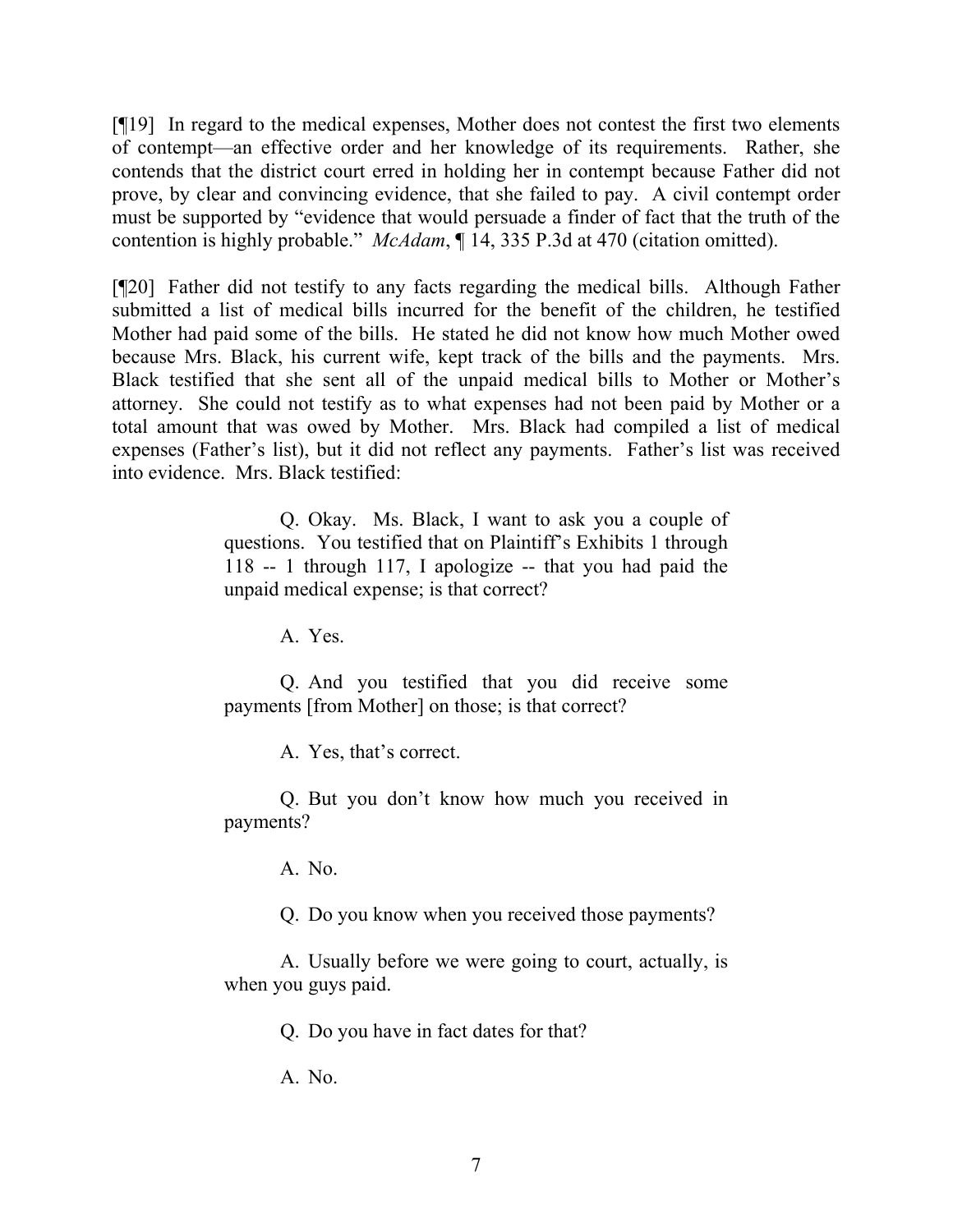Q. Okay. So, you received some payments, but you don't know how much. So are you able to tell us what particular medical, uncovered medical expenses did Ms. Breen not pay her share of?

A. No. Do you have proof of what you paid?

HON. DEEGAN: The questions go one way here.

THE WITNESS: Oh, sorry.

A. No, I don't.

[¶21] Mother testified that her attorney took care of the bills and, with the exception of some recent bills, they were all paid.<sup>[7](#page-8-0)</sup> The district court added the amounts on Father's list arriving at a total of \$15,002.60. It then found that, except for a stipulated payment of \$336.40, Mother had failed to prove payment. The district court concluded Mother owed half, \$7,501.30, against which he credited the stipulated \$336.40. The district court then ruled that, if following the hearing Mother provided proof that she had paid additional medical expenses, she would receive credit for those payments against the judgment.

[¶22] Mother contends that Father had the burden to show by clear and convincing evidence that Mother failed to pay her share of the uncovered medical bills. She argues the district court erred by finding contempt when Father failed to meet his burden of proof. Instead, the court shifted the burden of proof to her. We agree.

[¶23] When the district court found Mother in civil contempt, it transferred Father's burden to prove nonpayment to Mother to prove payment. The court used its own calculations to arrive at an amount owed because Father could not provide an accurate account. The court did not find that Mother's testimony—that she had paid her share of the medical bills—was not credible. However, even if the court entirely disregarded Mother's testimony, there was no clear and convincing evidence that Mother failed to pay all she was obligated to pay. Considering the evidence in the best light for Father, it is unknown whether Mother paid her share of the expenses.

[¶24] Father claims payment is an affirmative defense, so the burden of proof of payment shifted to Mother. If Father had established by clear and convincing evidence that Mother owed an amount certain on the medical bills, the burden would have shifted. Until he did so, the burden rested squarely on Father's shoulders. *In re C.F.*, 576 S.W.3d

<span id="page-8-0"></span><sup>7</sup> The legal assistant that worked for Mother's attorney testified she kept track of Father's requests for reimbursement and put asterisks next to the paid bills on a spreadsheet.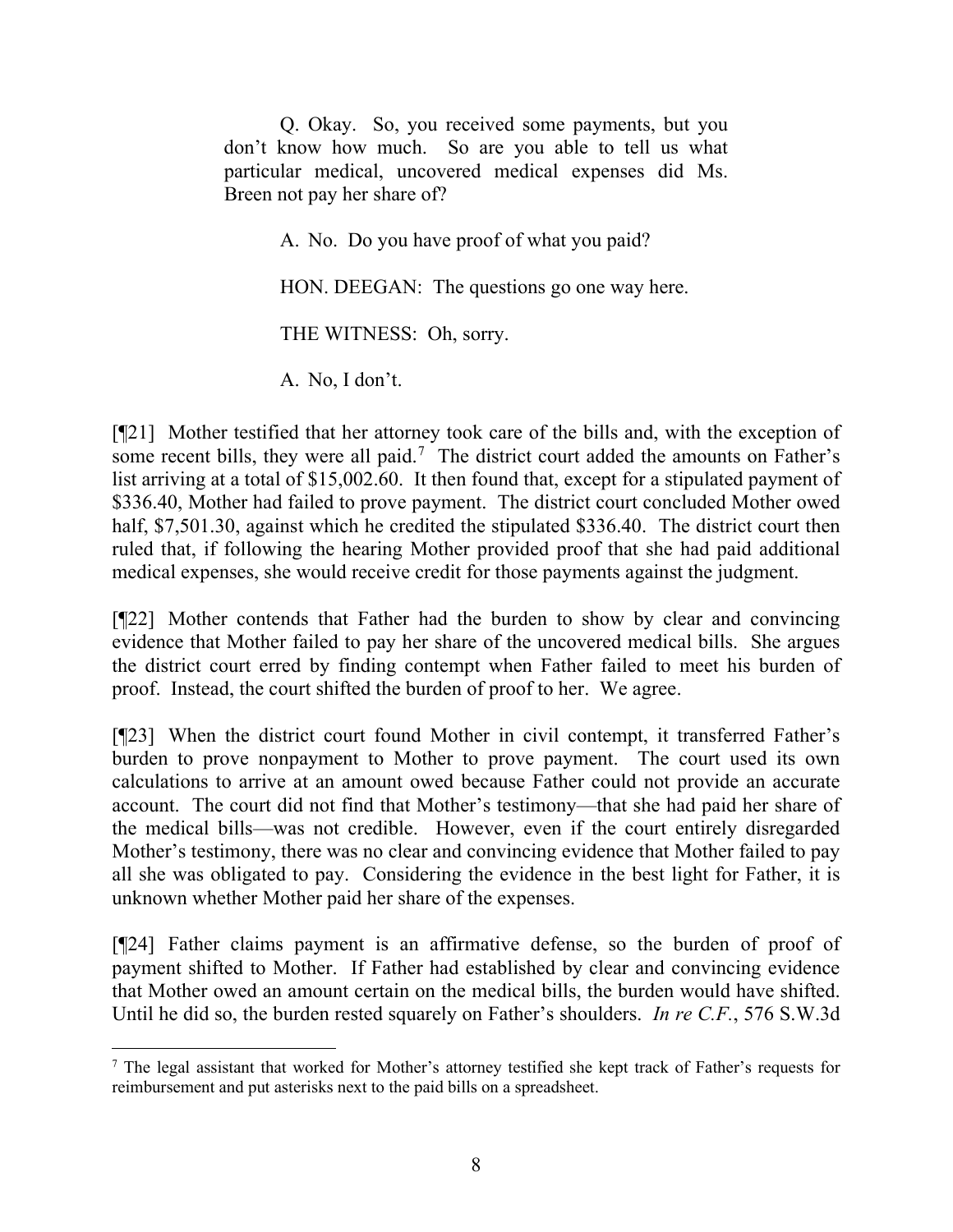761, 773 (Tex. App. 2019) ("The movant on a motion to enforce a child-support order, including an order to provide medical support, has the burden of establishing the amount of support owed." (citation omitted)). *See Weaver v. Weaver*, 12-238, p. 9 (La. App. 5 Cir. 12/11/12); 106 So. 3d 1116, 1121 ("The evidence admitted at trial . . . was inconclusive in proving that [Father] had not complied with the support order. In the end, [Mother] admitted she had no evidence of nonpayment. Therefore, the trial court correctly determined that [Mother] failed to carry her burden of proof . . . ."); *see also* 27B C.J.S. *Divorce* § 781, Westlaw (database updated June 2020) ("In contempt proceedings relating to divorce actions, a prima facie case is made against the contemnor by producing the order for alimony and proof of the contemnor's failure to make payment according to its terms, and the burden is then on the contemnor to prove any legitimate excuse for nonpayment, the presumption being that the decree is right."); 70 C.J.S. *Payment* § 64, Westlaw (database updated June 2020) ("[I]n a contract action, the plaintiff has the burden of proving nonpayment where nonpayment is the very breach alleged.").

[¶25] The record does not contain clear and convincing evidence that Mother violated the order requiring her to pay her share of uncovered medical bills. We reverse that portion of the court's 2019 Order.

# *III. Did the district court err in awarding attorney's fees to Father?*

[¶26] Mother contends the district court erred in awarding attorney's fees to Father. She claims that, because the district court erred in holding her in contempt, the award of attorney's fees must be reversed as well. "On appeal of an award of attorney fees, the burden is on the party attacking the district court's ruling to show an abuse of discretion, and the ultimate issue is whether the court could reasonably conclude as it did." *Olson v. Schriner*, 2020 WY 36, ¶ 27, 459 P.3d 453, 462 (Wyo. 2020) (citations omitted). In his brief on appeal, Father concedes that attorney's fees are inappropriate if we reverse the district court on all three findings of contempt.

[¶27] In *Bullock*, we found the district court appropriately awarded attorney's fees to Mother even though we reversed the district court's finding of contempt against Father. There, the award of fees pursuant to Wyo. Stat. Ann. § 20-2-111 was within the district court's discretion because Mother was required to bring a contempt motion as a means of enforcing the divorce decree. Father had not purged the contempt prior to Mother's filing. *Bullock*, ¶¶ 28–29, 336 P.3d at 143–44.

[¶28] Here, unlike *Bullock*, Mother had refunded the money to A.T.B. and had provided the quarterly reports *prior* to the filing of the motion for order to show cause by Father. On his third claim, Father failed to establish Mother's failure to pay by clear and convincing evidence. Accordingly, there was no basis for an award of attorney's fees. We reverse the district court's award of attorney's fees to Father.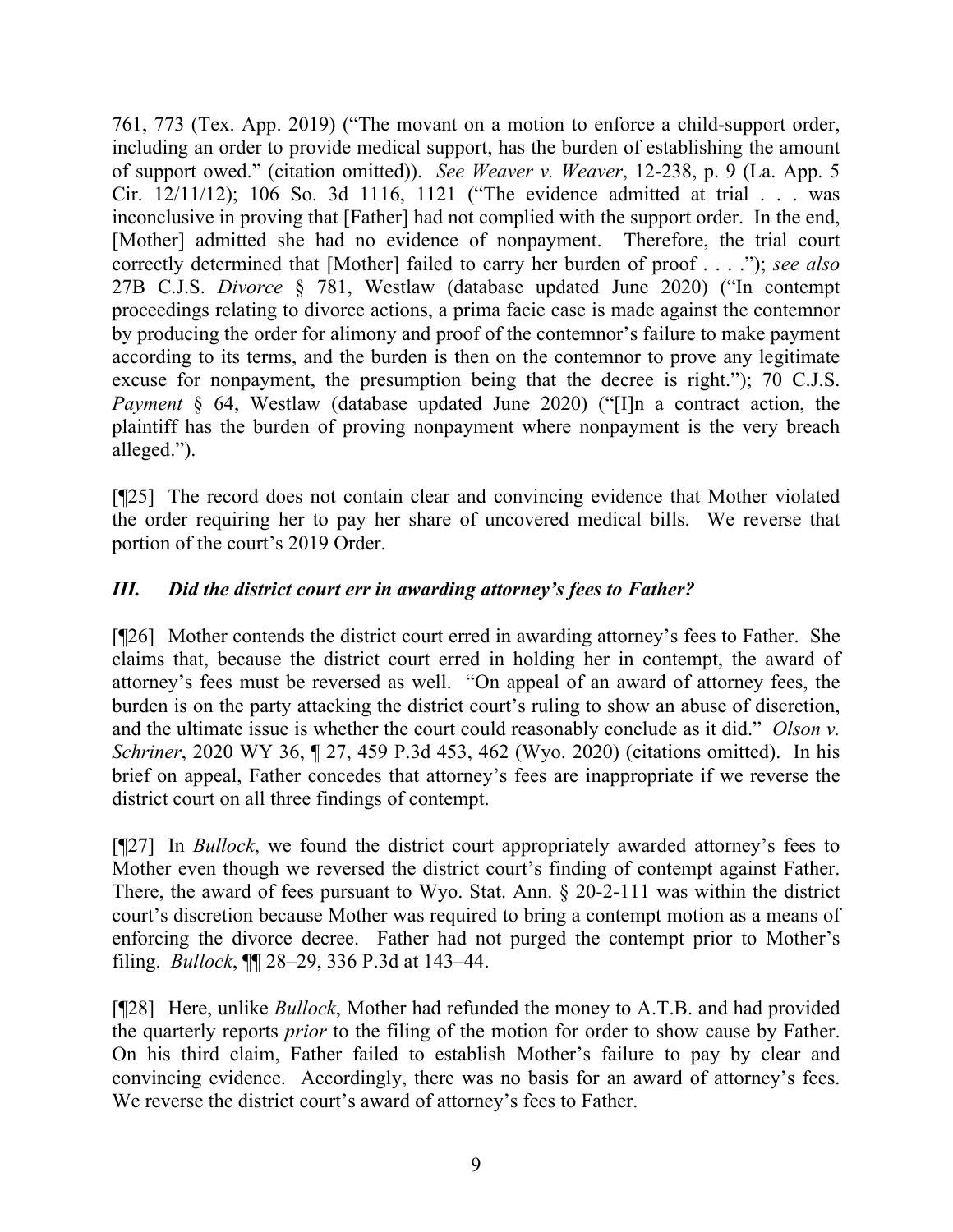## *IV. Did the district court err in denying Mother's request for Rule 11 sanctions?*

[¶29] Finally, Mother argues this matter should be remanded for the district court to reconsider her motion for sanctions under W.R.C.P. 11. In her motion, Mother claimed Father knew, prior to filing his show cause motion, that the alleged violations regarding the children's accounts had been rectified. Father also knew she had paid her share of medical expenses. Mother argued the sole purpose of Father's motion to show cause was harassment.<sup>[8](#page-10-0)</sup> On appeal, Mother claims that because the district court erred in holding her in contempt, the district court should reconsider whether the contempt motion was frivolous.

[¶30] We "may affirm a district court's ruling on any basis appearing in the record." *JLK*, ¶ 15, 375 P.3d at 1112. Mother failed to follow the procedure required under Rule 11(c), which provides:

> (c) *Sanctions*. — If, after notice and a reasonable opportunity to respond, the court determines that subdivision (b) has been violated, the court may, subject to the conditions stated below, impose an appropriate sanction upon the attorneys, law firms, or parties that have violated subdivision (b) or are responsible for the violation.

> > (1) How initiated.

(A) By motion. — A motion for sanctions under this rule shall be made separately from other motions or requests and shall describe the specific conduct alleged to violate subdivision (b). *It shall be served as provided in Rule 5, but shall not be filed with or presented to the court unless, within 21 days after service of the motion (or such other period as the court may prescribe), the challenged* 

<span id="page-10-0"></span> $8$  W.R.C.P. 11(b)(1) provides:

By presenting to the court (whether by signing, filing, submitting, or later advocating) a pleading, written motion, or other paper, an attorney or unrepresented party is certifying that to the best of the person's knowledge, information, and belief, formed after an inquiry reasonable under the circumstances:

<sup>(1)</sup> It is not being presented for any improper purpose, such as to harass or to cause unnecessary delay or needless increase in the cost of litigation[.]